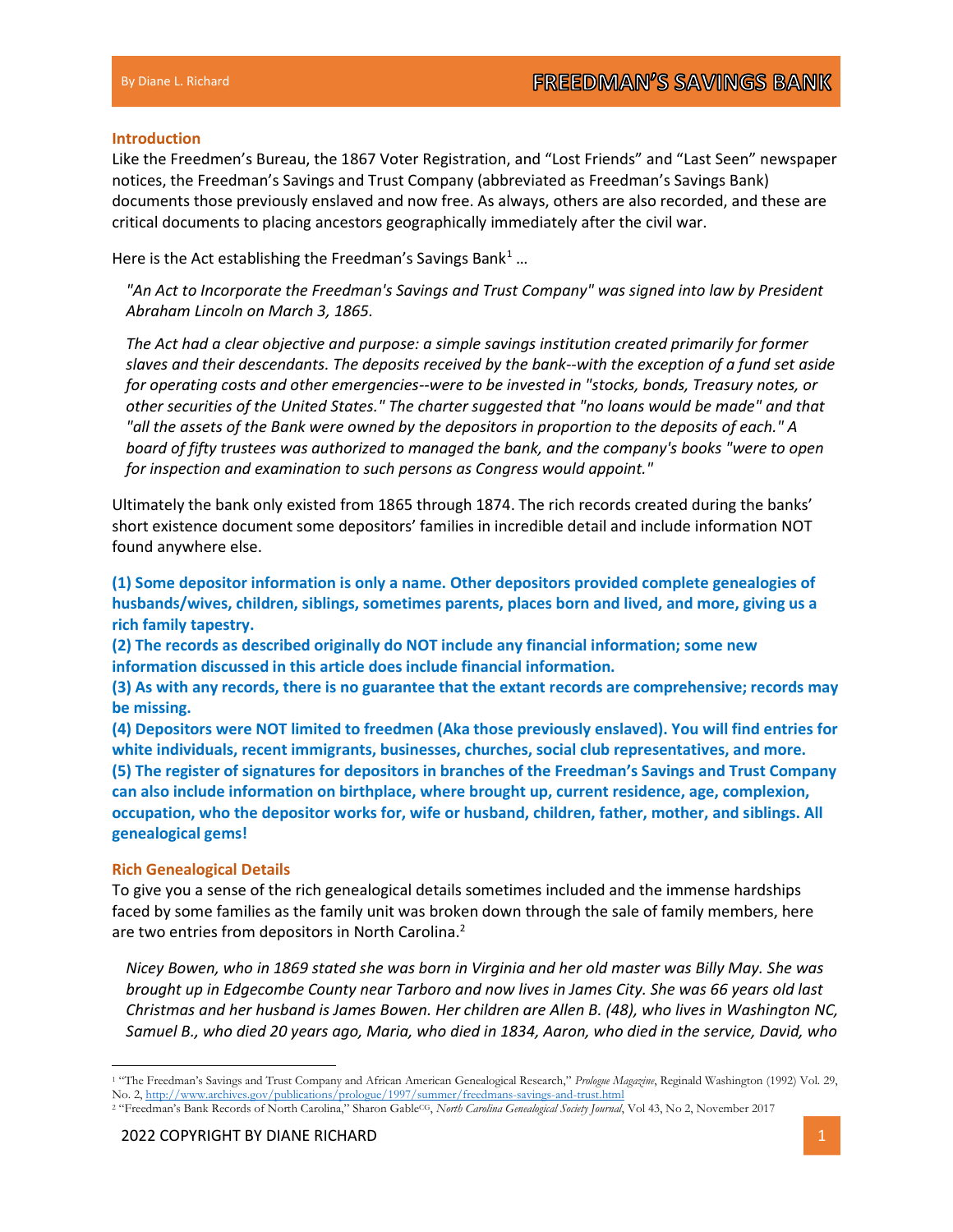is dead and Oscar B., who lives with her. Her father was Richard May who died at old Mr. Blow's near Greenville NC. Her mother was Dorcas who belonged to Jo. Barrett. Her brothers include Richard Barrett, Jacob Streeter, Moses Joiner and several others. Her sisters include Mahala, Cynty, and two which are dead…

Dilla Warren, who in 1869 states she was born near Edenton in Chowan County and was 50 on Feb 17, 1869. Her husband was Pompey Mixon who was sold 17 years before the war. Her children include Harriet Ann (sold away), Ned Clark (sold), twins Oscar and Andrew, Oscar having died at age 22 in the army and Andrew dying at 1 year 11 months and 26 days, Flora died at 4 years and 7 months, Joseph died at 11 months, Ruess died at 13 months, Lilla died at 7 months, James Clark died at 3 years 7 months and twins Jane and Mama died at 2 and 3 months; four died without names. Her mother was Harriet Mixon who was carried away 17 years before the war. Her brothers include Andrew M. (killed by lightning), Ned Clark (sold with his mother), and Allen (sold with his mother). Sisters include Ann Carter (sold 35 years ago) and Maria Gregory. She also stated that if she died she wanted her money to go to Edward Paxton, son of her deceased brother, Andrew Mixon.

#### Where Was the Bank Located?

Do understand that this bank did not operate in the same geographic breadth as did the Freedmen's Bureau. The website Mapping the Freedmen's Bureau,

http://mappingthefreedmensbureau.com/maps/, includes a map showing Freedman's Bank branches, and you can see that there were only 1 to a few branches in each state. This is important because many may not have been able or desired to travel a great distance to deposit their money in the available bank branches. The North Carolina records transcribed [see Bibliography] indeed suggest that geography definitely played a role and that most depositors lived relatively close to their branch.

#### Records Access

These records are available online via …

(1) FamilySearch https://www.familysearch.org/search/collection/1417695 -- both searchable and browsable. I do suggest that if a search is unsuccessful, you might want to browse the office that would have been closest to where your ancestors might have lived; the records are organized by branch. Then, if a name is misindexed, you might spot it. Or you might notice other familiar names which you would not necessarily have actively searched on and yet are linked to your target family or community. (2) Ancestry.com (\$), https://search.ancestry.com/search/db.aspx?dbid=8755

(3) Published books [check WorldCat and library catalogs to identify published indexes; these have the benefit of quickly seeing any name variations used in the records]

(4) See Bibliography

## New Resource

Freedman's Bank Research, University of Georgia, https://freedmansbank.uga.edu/, is a new project that caught my eye. Though the information available via Ancestry, FamilySearch, and most other publications focus on the depositors and their applications, additional bank data has mostly remained hidden to all except the most persistent researchers.

#### Passbooks

For example, click on the Passbooks page, and you will discover:

(a) an overview of the source information – "The passbooks appear to be a random sampling of account holders across multiple banks, and the National Archives collection is in good condition. We obtained photographs in person at the National Archives [NARA]."

2022 COPYRIGHT BY DIANE RICHARD 2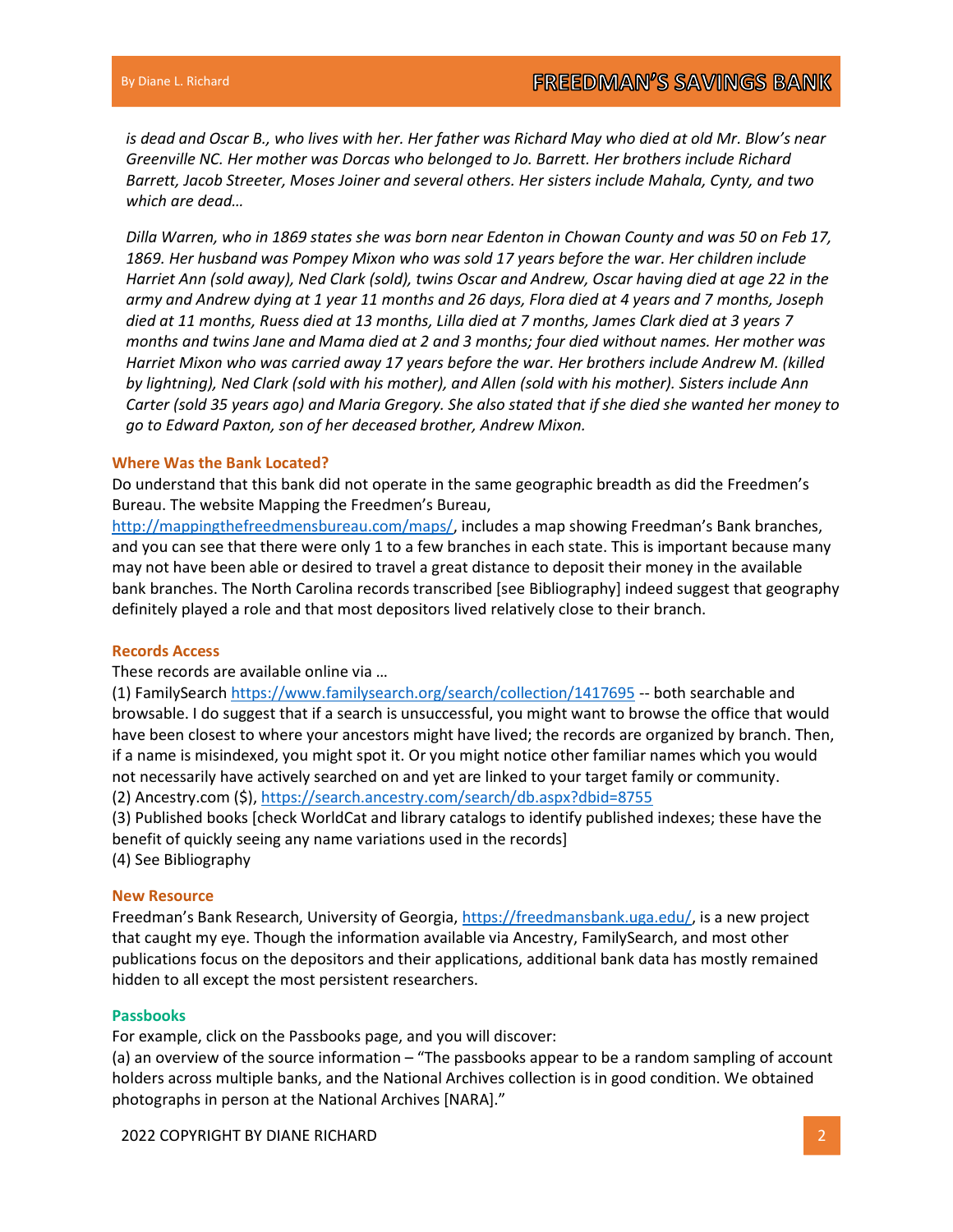(b) a .csv file of the extant passbooks in the collection (536). This file for many will open in Excel or a similar type of program. It includes the transcribed passbook data.

(c) four large Zip files, one for each Box of passbooks stored at NARA. These are "high-quality scans." (d) some examples/images of passbooks

Box 4 includes some passbooks for Wilmington, NC, depositors. We find some passbooks for individuals whose registration/application register does not survive, such as Scott Saunder #7387, who is not listed in North Carolina Freedman's Savings & Trust Company Records.<sup>3</sup> Given the earliest surviving entries found in the register are accounts numbered 1208-1343 and 5400-7266, any Wilmington account with a number outside these ranges, such as 337, Daniel Howard, and 4045, Henrietta Dancy, expands who we thought had accounts with this branch. We also find 4041, Marinda Brown, and 4043, Patience Brown, with almost sequential numbers. Are they related?

Interestingly, there is a passbook for 5827, Jonas & Nancy Clark, one of the few where more than one depositor listed with a joint account. Additionally, the extant register entry, which only has the account number and name of the account holder, only mentions Jonas Clark, unlike the passbook, which clearly lists Jonas & Nancy Clarke. It also states to see Record No. 926, which is not extant.

#### Dividend Records

I also found the Dividend Records collection interesting. These particular records were previously digitized separately and are available on Fraser, the digital library of U.S. economic, financial, and banking history— housed on the Federal Reserve website.<sup>4</sup>

These volumes appear in somewhat alphabetical order and only represent select bank branches. For example, in North Carolina, there were bank branches in New Bern, Raleigh, and Wilmington. Volume 8 only includes New Bern, along with Natchez and Nashville. You can view each document via the website or download it in PDF format.

Interestingly, for the New Bern NC branch, the extant registers start with account number #1327,<sup>5</sup> whereas the sample dividends ledger page actually starts with account #476. So, I've just discovered over 60 names of N.C. bank depositors that we didn't know of previously because the registers don't survive, and in this case, the dividends ledgers do survive. This revelation reminds us that related information is often found in more than one place -- so be exhaustive in your research.

The collection on Fraser also contains (1) Loan and Real Estate Ledgers and Journals of the Freedman's Savings and Trust Company, 1870-1916 and (2) Miscellaneous Finance and Accounting Records of the Freedman's Savings and Trust Company, 1870-1908.

Remember that it is not unusual for Federal records for an activity to be found in disparate NARA collections. Sometimes identifying all the pieces can challenge us, and that's why we like a website like Freedman's Bank Research, where the researchers are making not just their data and the underlying images freely available to all researchers and provide a gateway to other relevant material.

## **Conclusion**

The Freedman's Saving Bank records can provide another piece in the puzzle of researching those previously enslaved. As with many resources relevant to this time period, it was short-lived and yet

<sup>3</sup> Bill Reeves, North Carolina Genealogical Society, Raleigh, NC, 1992.

<sup>4</sup> https://fraser.stlouisfed.org/archival-collection/records-office-comptroller-currency-5563#540628

<sup>5</sup> North Carolina Freedman's Savings & Trust Company Records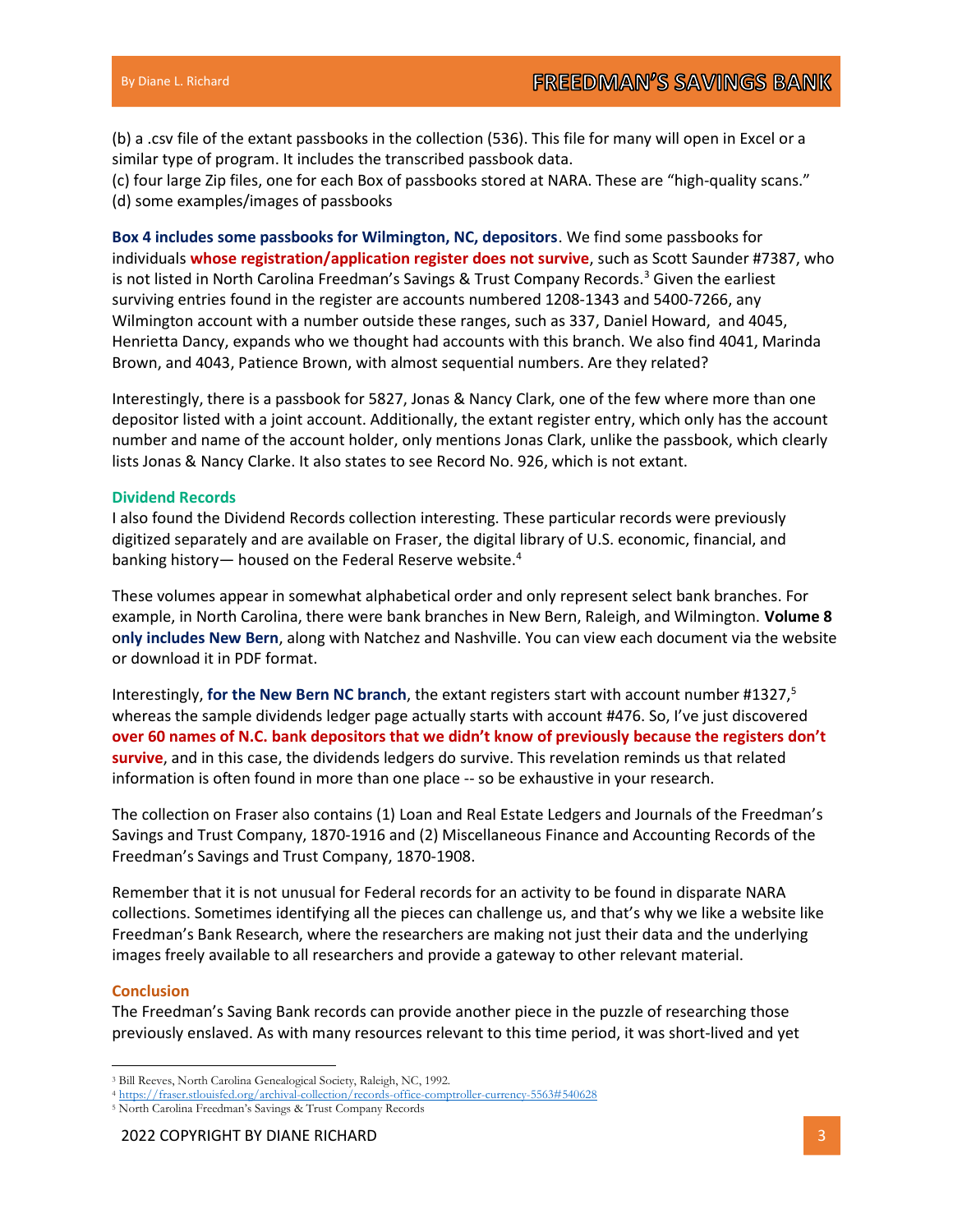created invaluable records for family historians. Additionally, the newer collection may identify additional depositors for a Freedman's Bank branch that are not found in the surviving records readily available via Ancestry.com and FamilySearch. Or, you may discover supplemental information such as a surviving passbook (priceless) or dividend information for those you are researching.

# Bibliography

(1) Freedman's Savings and Trust Company, 1865–1874, in Records of the Office of the Comptroller of the Currency, RG 101. https://www.archives.gov/research/african-americans/freedmensbureau/freedmens-bank-dc.pdf

(2) The originals are available on National Archives and Records Administration (NARA), Microfilm collection M816, "Registers of Signatures of Depositors in Branches of the Freedman's Savings and Trust Company, 1865-1874". Check Worldcat for institutions holding these microfilm,

https://www.worldcat.org/search?qt=worldcat\_org\_all&q=M816+depositors+in+Branches+of+the+ Freedman%27s

(3) "The Freedman's Savings and Trust Company and African American Genealogical Research" by Reginald Washington – Prologue Magazine, Summer 1992, Vol. 29, No. 2,

http://www.archives.gov/publications/prologue/1997/summer/freedmans-savings-and-trust.html - - provides historical context on both the Freedman's Savings Bank and on other banks supporting freedmen which emerged immediately after the conclusion of the Civil War.

(4) Freedman's Savings Bank (Wikipedia),

https://en.wikipedia.org/wiki/Freedman%27s\_Savings\_Bank

(5) African American Freedman's Savings and Trust Company Records, via FamilySearch,

https://www.familysearch.org/wiki/en/African\_American\_Freedman%27s\_Savings\_and\_Trust\_Com pany Records – lists start dates for branches.

(6) North Carolina Freedman's Saving & Trust Company Records, North Carolina Genealogical Society, abstracted by Bill Reaves, edited by Beverly Tetterton (1992) [Book; also available digitally as a member benefit to NCGS members]

(7) Freedman's Savings and Trust Company : depositor signature card entries for Washington, D.C., 1871, David Neimeyer, Willow Bend Books (2001) [Book]

(8) Names from Huntsville, Alabama : as recorded in registers of signatures of depositors in the Huntsville Branch Freedmans Savings and Trust Company, Fred C Rathbun (1986, 1988) [Book] (9) Abstract of account information of Freedman's Savings and Trust, New Orleans, Louisiana, 1866- 1869, Linell L. Hardy, Heritage Books (c. 1999) [Book]

(10) An index to the signatures of deposit for the Freedman's Savings and Loan Bank, 1865-1869, : for the state of Mississippi : Columbia, Natchez, and Vicksburg, Nettie Nesbary et al, Heritage Books [Book]

(11) Freedman's Savings Bank, http://freedmansbank.org/ -- In order to unearth the important history of the Freedman's Bank, Operation HOPE, the National Archives, and the U.S. Department of Treasury have come together to shed new light on the involvement of black Americans in the highest ranks of the U.S. Financial System.

(12) History of the Freedman's Bank, C-Span, Damani Davis, National Archives, Reference Archivist, https://www.c-span.org/video/?324612-2/discussion-history-freedmans-bank [Video]

(13) The Freedman's Savings Bank: Good Intentions Were Not Enough; A Noble Experiment Goes Awry, Jesse Stiller, Office of the Comptroller of the Currency, https://www.occ.treas.gov/about/what-wedo/history/freedman-savings-bank.html